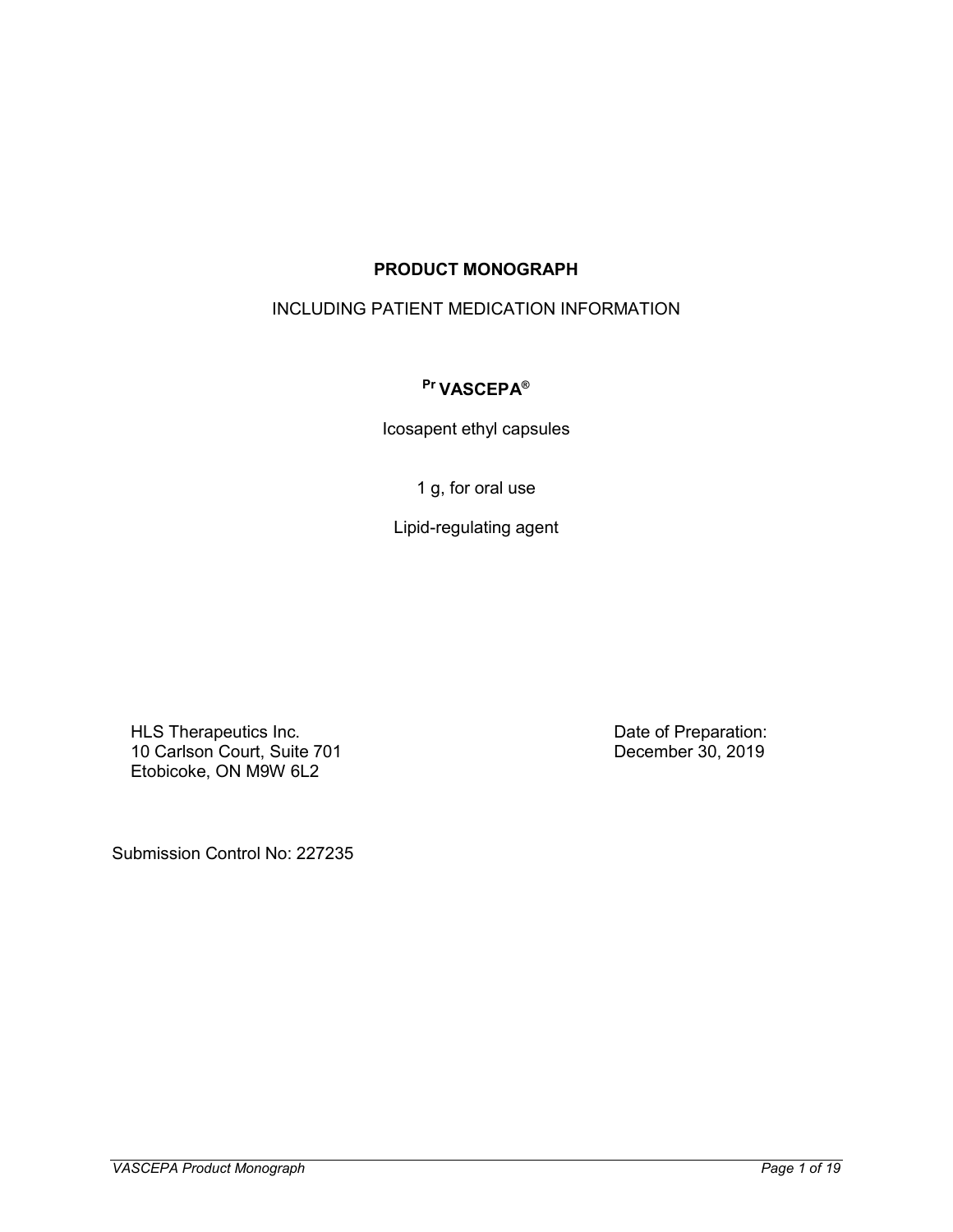| <b>PART I: HEALTH PROFESSIONAL INFORMATION</b><br>3 |                                                                                                                                                              |                            |  |  |  |
|-----------------------------------------------------|--------------------------------------------------------------------------------------------------------------------------------------------------------------|----------------------------|--|--|--|
| 1                                                   | <b>INDICATIONS</b><br>1.1 Pediatrics<br>1.2<br>Geriatrics                                                                                                    | 3<br>3<br>3                |  |  |  |
| 2                                                   | <b>CONTRAINDICATIONS</b>                                                                                                                                     | 3                          |  |  |  |
| 3                                                   | <b>DOSAGE AND ADMINISTRATION</b><br>3.1 Recommended Dose and Dosage Adjustment<br>3.2 Administration<br>3.3 Missed Dose                                      | 3<br>3<br>3<br>3           |  |  |  |
| 4                                                   | <b>OVERDOSAGE</b>                                                                                                                                            | 4                          |  |  |  |
| 5                                                   | DOSAGE FORMS, STRENGTHS, COMPOSITION AND PACKAGING                                                                                                           | 4                          |  |  |  |
| 6                                                   | <b>WARNINGS AND PRECAUTIONS</b><br><b>Special Populations</b><br>6.1<br>6.1.1 Pregnant Women<br>6.1.2 Breast-feeding<br>6.1.3 Pediatrics<br>6.1.4 Geriatrics | 4<br>5<br>5<br>5<br>6<br>6 |  |  |  |
| 7                                                   | <b>ADVERSE REACTIONS</b><br>7.1 Adverse Drug Reaction Overview<br>7.2 Clinical Trial Adverse Drug Reactions<br><b>Post-Market Adverse Reactions</b><br>7.3   | 6<br>6<br>6<br>7           |  |  |  |
| 8                                                   | <b>DRUG INTERACTIONS</b><br>8.1 Overview<br>8.2 Drug-Drug Interactions<br><b>Drug-Food Interactions</b><br>8.3                                               | 8<br>8<br>8<br>8           |  |  |  |
| 9                                                   | <b>ACTION AND CLINICAL PHARMACOLOGY</b><br>9.1 Mechanism of Action<br>9.2<br>Pharmacokinetics                                                                | 8<br>8<br>8                |  |  |  |
| 10                                                  | STORAGE, STABILITY AND DISPOSAL                                                                                                                              | 9                          |  |  |  |
|                                                     | <b>PART II: SCIENTIFIC INFORMATION</b>                                                                                                                       | 10                         |  |  |  |
| 11                                                  | PHARMACEUTICAL INFORMATION                                                                                                                                   | 10                         |  |  |  |
| 12                                                  | <b>CLINICAL TRIALS</b><br>12.1 Prevention of Cardiovascular Events<br>12.1.1<br><b>Study Demographics and Trial Design</b><br>12.1.2<br><b>Study Results</b> | 10<br>10<br>10<br>11       |  |  |  |
| 13                                                  | <b>NON-CLINICAL TOXICOLOGY</b>                                                                                                                               | 15                         |  |  |  |
| PATIENT MEDICATION INFORMATION<br>17                |                                                                                                                                                              |                            |  |  |  |

## **TABLE OF CONTENTS**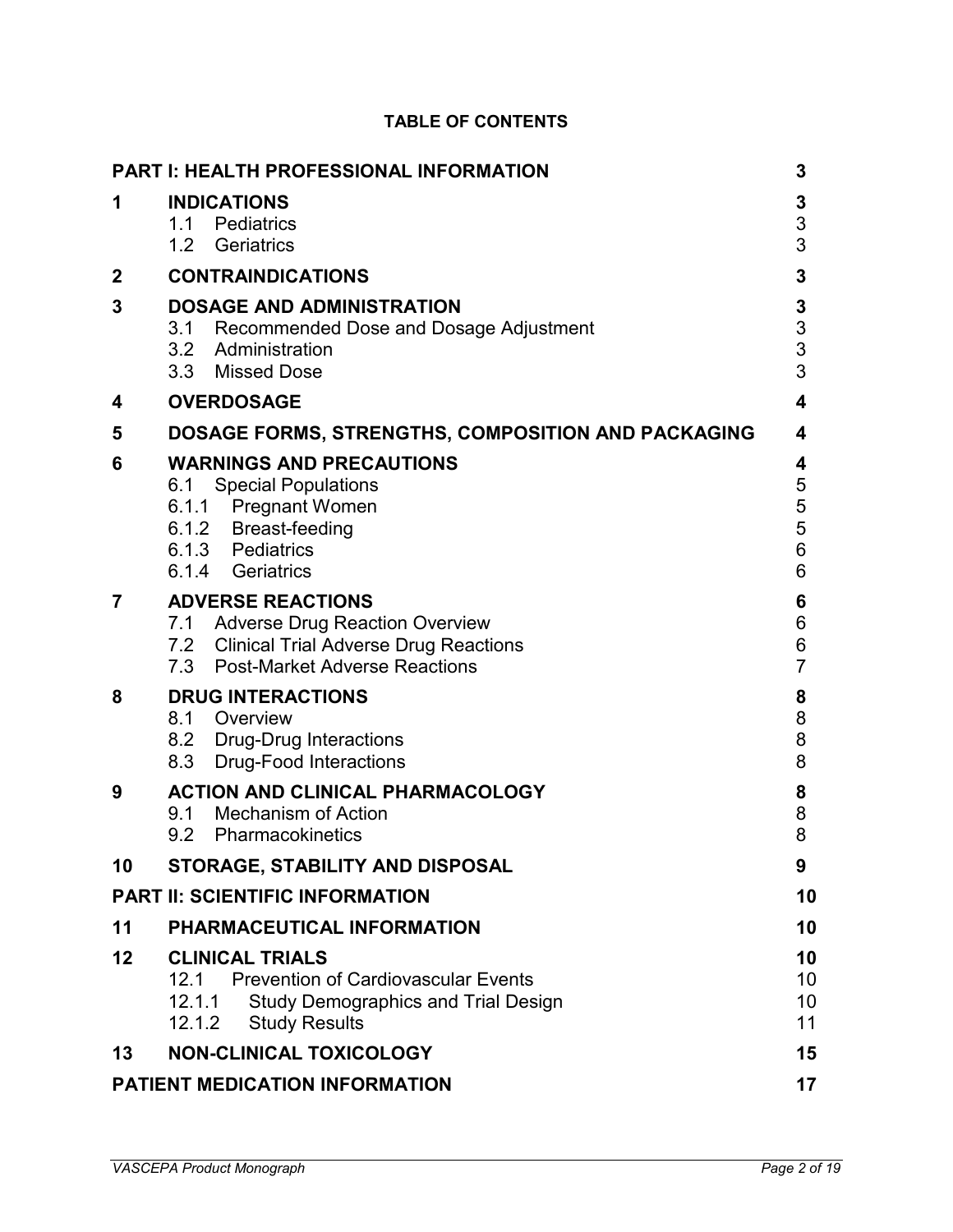### **PART I: HEALTH PROFESSIONAL INFORMATION**

### <span id="page-2-1"></span><span id="page-2-0"></span>**1 INDICATIONS**

VASCEPA® (icosapent ethyl) is indicated to reduce the risk of cardiovascular events (cardiovascular death, non-fatal myocardial infarction, non-fatal stroke, coronary revascularization or hospitalization for unstable angina) in statin-treated patients with elevated triglycerides, who are at high risk of cardiovascular events due to:

- established cardiovascular disease, or
- diabetes, and at least one other cardiovascular risk factor.

### <span id="page-2-2"></span>**1.1 Pediatrics**

**Pediatrics (<18 years)**: No data are available to Health Canada; therefore, Health Canada has not authorized an indication for pediatric use.

### <span id="page-2-3"></span>**1.2 Geriatrics**

**Geriatrics (≥65 years):** Evidence from clinical studies and experience suggests that use in the geriatric population is not associated with differences in safety or effectiveness, but greater sensitivity of some older individuals cannot be ruled out.

#### <span id="page-2-4"></span>**2 CONTRAINDICATIONS**

VASCEPA is contraindicated in patients who are hypersensitive to VASCEPA or to any ingredient in the formulation, including any non-medicinal ingredient, or component of the container. For a complete listing, see [DOSAGE FORMS, STRENGTHS, COMPOSITION](#page-3-1)  [AND PACKAGING.](#page-3-1)

### <span id="page-2-5"></span>**3 DOSAGE AND ADMINISTRATION**

#### <span id="page-2-6"></span>**3.1 Recommended Dose and Dosage Adjustment**

<span id="page-2-7"></span>The dose of VASCEPA is 4 grams per day, taken as two 1 g capsules twice a day with food.

#### **3.2 Administration**

Patients should be advised to swallow VASCEPA capsules whole. Do not break open, crush, dissolve, or chew VASCEPA.

#### <span id="page-2-8"></span>**3.3 Missed Dose**

If a dose is missed, patients should take it as soon as they remember. However, if they miss one day of VASCEPA, they should not double the dose when they take their next dose.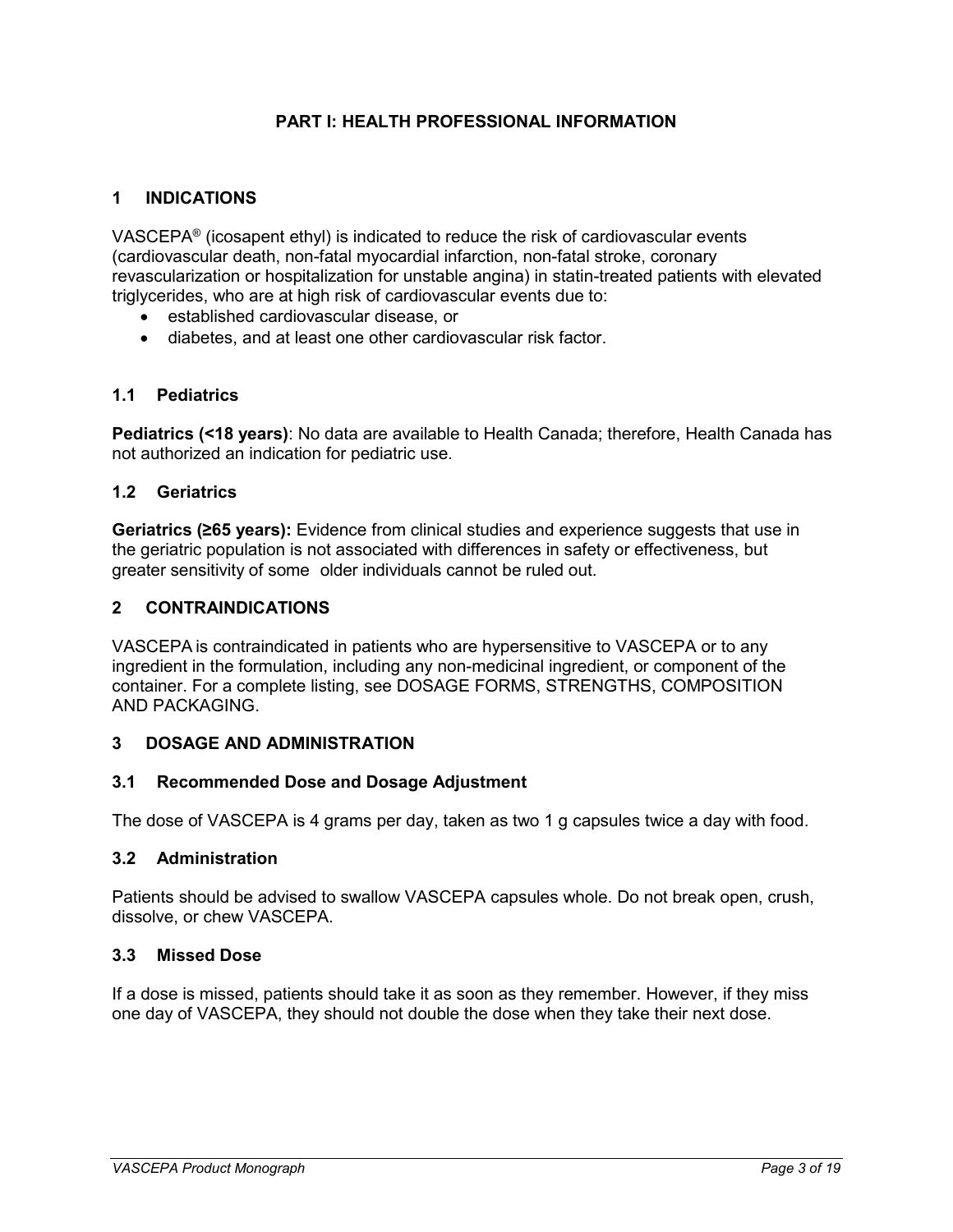## <span id="page-3-0"></span>**4 OVERDOSAGE**

There is no specific treatment for VASCEPA overdose. In the event of an overdose, the patient should be treated symptomatically and supportive measures instituted as required. Due to extensive drug binding to plasma proteins, hemodialysis is not expected to significantly enhance VASCEPA clearance.

For management of a suspected drug overdose, contact your regional poison control centre.

### <span id="page-3-1"></span>**5 DOSAGE FORMS, STRENGTHS, COMPOSITION AND PACKAGING**

| Route of<br>Administration | Dosage Form /<br><b>Strength/Composition</b>                                      | <b>Non-medicinal Ingredients</b>                                                                                              |
|----------------------------|-----------------------------------------------------------------------------------|-------------------------------------------------------------------------------------------------------------------------------|
| oral                       | 1 g amber-colored,<br>oblong, soft-gelatin<br>capsules imprinted with<br>VASCEPA. | gelatin, glycerin, hypromellose, maltitol,<br>propylene glycol, purified water, sorbitol,<br>titanium dioxide, and tocopherol |

|  |  | Table 1 – Dosage Form, Strengths and Composition |
|--|--|--------------------------------------------------|
|  |  |                                                  |

The 1 g dosage strength is available in 8 count blisters and bottles of 120 capsules.

### <span id="page-3-2"></span>**6 WARNINGS AND PRECAUTIONS**

#### **General**

Icosapent ethyl is not the same as, and should not be substituted with, or combined with other products that contain omega-3 fatty acids. Patients should be questioned about which natural health products or dietary supplements they may be taking, and cautioned not to take other omega-3 fatty acid products while they are taking VASCEPA, without first consulting their attending physician.

### **Bleeding**

Treatment with VASCEPA has been associated with an increased incidence of bleeding (see ADVERSE REACTIONS, Bleeding). Patients taking VASCEPA along with antithrombotic agents, i.e., anti-platelet agents, including aspirin, and/or anticoagulants, may be at increased risk of bleeding. Monitor these patients appropriately.

### **Carcinogenesis and Mutagenesis**

No carcinogenicity or mutagenicity data in humans are available (see NON-CLINICAL TOXICOLOGY, Carcinogenicity and Genotoxicity).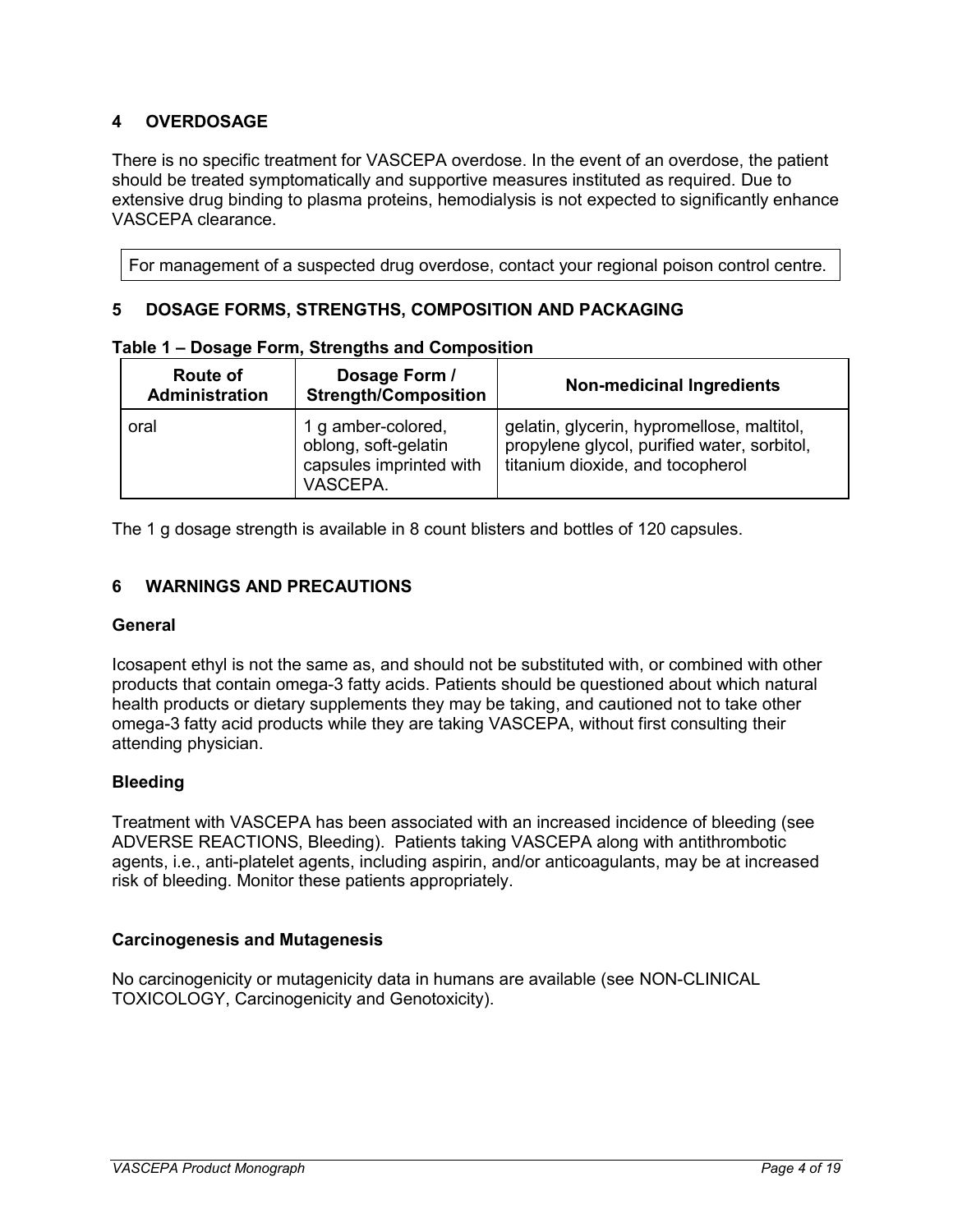### **Immune System**

It is not known whether patients with allergies to fish and/or shellfish are at increased risk of an allergic reaction to VASCEPA, which is a fish-derived product. VASCEPA should be used with caution in patients with known hypersensitivity to fish and/or shellfish.

### **Monitoring and Laboratory Tests**

In patients with hepatic impairment, alanine aminotransferase (ALT) and aspartate aminotransferase (AST) levels should be monitored periodically during therapy with VASCEPA.

### **Sexual Health**

*Fertility:* No fertility data in humans are available. No significant effect on fertility was observed in rats receiving eicosapentaenoic acid ethyl ester orally (see NON-CLINICAL TOXICOLOGY, Reproductive and Developmental Toxicology).

### <span id="page-4-0"></span>**6.1 Special Populations**

### <span id="page-4-1"></span>**6.1.1 Pregnant Women**

There are no adequate and well-controlled studies that evaluated the use of VASCEPA in pregnant women. In animal reproduction studies in pregnant rats, oral administration of icosapent ethyl or eicosapentaenoic acid (EPA) ethyl ester during organogenesis resulted in fetal visceral or skeletal abnormalities, increased incidence of absent optic nerves, and unilateral testes atrophy even at doses below an equivalent to the clinical dose of 4 g/day based on a comparison of body surface area, for a 60 kg human (see NON-CLINICAL TOXICOLOGY, Reproductive and Developmental Toxicology). 14C-labelled ethyl-EPA given orally to pregnant dams was shown to transfer to the fetus, especially in early gestation (gestation day 12) during which peak concentrations in fetuses and placentas reached 1.9- and 3.6-times the concentration in maternal plasma, respectively, at 24 hours post-administration.

Therefore, the use of VASCEPA is not recommended during pregnancy.

## <span id="page-4-2"></span>**6.1.2 Breast-feeding**

There is no information regarding the presence of VASCEPA in human milk, the effects on the breastfed infant, or the effects on milk production. However, studies with other omega-3-acid ethyl esters have demonstrated excretion in human milk, therefore VASCEPA may also be excreted in human milk. An animal study in lactating rats given one dose of <sup>14</sup>C-labelled ethyl-EPA by oral gavage demonstrated that EPA levels were 6 to 14 times higher in milk than in plasma at their maximum, 24 hours post-administration. After 96 hours (4 days), the concentration of EPA measured in milk was still 20% of the peak values.

The use of VASCEPA in nursing women is not recommended (see NON-CLINICAL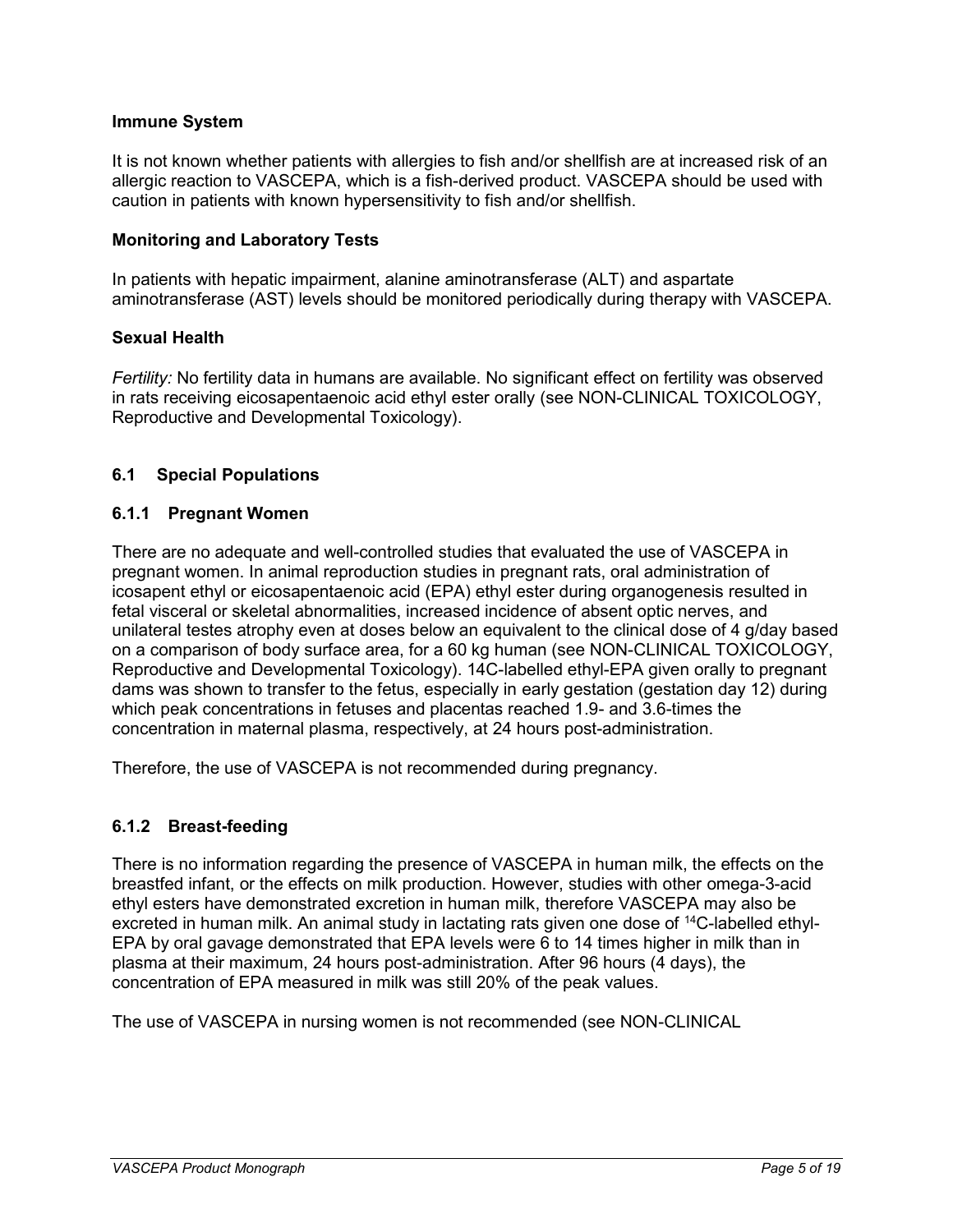TOXICOLOGY, Reproductive and Developmental Toxicology).

## <span id="page-5-0"></span>**6.1.3 Pediatrics**

**Pediatrics (<18 years)**: No data are available to Health Canada; therefore, Health Canada has not authorized an indication for pediatric use.

## <span id="page-5-1"></span>**6.1.4 Geriatrics**

**Geriatrics (≥65 years):** Of the total number of patients in well-controlled clinical studies of VASCEPA, 45% were 65 years of age and over. Effectiveness was consistently observed between these patients and younger patients. No overall differences in safety were observed between age groups.

## <span id="page-5-2"></span>**7 ADVERSE REACTIONS**

## <span id="page-5-3"></span>**7.1 Adverse Drug Reaction Overview**

The safety of VASCEPA was evaluated in 8,179 patients in the REDUCE-IT cardiovascular outcomes trial, with 4,089 receiving VASCEPA and 4,090 patients receiving placebo. The median duration was 4.9 years. The overall adverse event rates were similar in patients treated with VASCEPA (82%), compared to placebo (81%), while the incidence of serious adverse events was the same in patients treated with VASCEPA (31%) and placebo (31%). The rate of adverse events leading to discontinuation of study drug was also the same in patients treated with VASCEPA (8%) and placebo (8%). The most common adverse reaction with VASCEPA reported in ≥5% of patients and significantly greater than placebo was peripheral edema.

## <span id="page-5-4"></span>**7.2 Clinical Trial Adverse Drug Reactions**

Because clinical trials are conducted under very specific conditions, the adverse reaction rates observed in the clinical trials may not reflect the rates observed in practice and should not be compared to the rates in the clinical trials of another drug. Adverse reaction information from clinical trials is useful for identifying drug-related adverse events and for approximating rates.

## Adverse Reactions in the REDUCE-IT trial

In this double-blind, randomized, placebo-controlled cardiovascular outcomes trial, 4,089 patients were randomized to VASCEPA, and 4,090 to placebo (see CLINICAL TRIALS, Prevention of Cardiovascular Events). The median age of enrolled patients was 64 years (range: 44 to 92 years), and 46% were 65 years of age or older. Twenty-nine percent (29%) were female, 90.2% were White, 5.5% were Asian, and 4.2% identified as Hispanic ethnicity, and 1.9% were Black. Patients were exposed to VASCEPA or placebo for a median of 4.3 years; with 87% of patients for ≥12 months, 77% for ≥24 months, 65% for ≥36 months, 54% for ≥48 months, 29% for ≥60 months.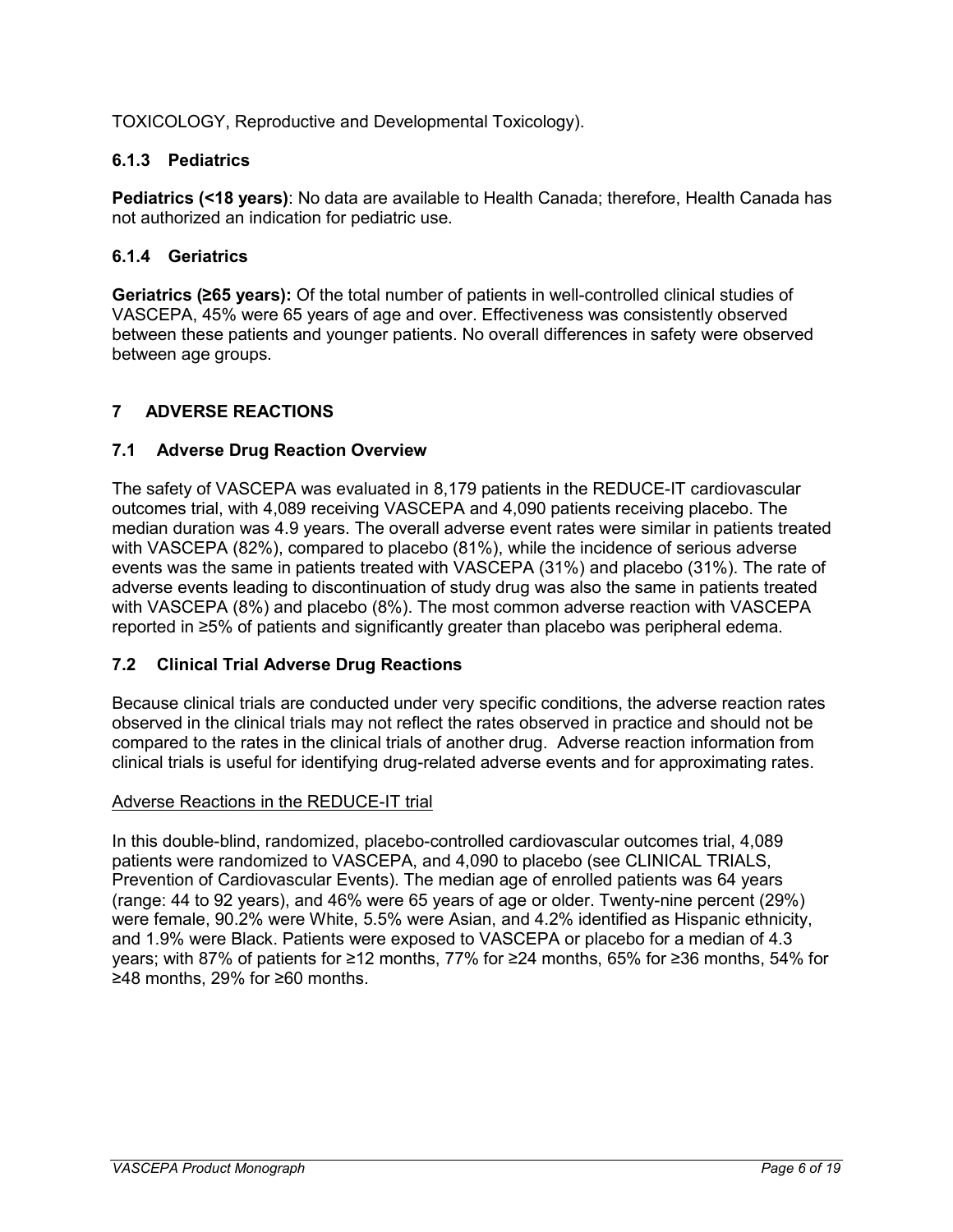### **Table 2 - Adverse Reactions Occurring at Incidence ≥5% and Significantly Greater than Placebo in REDUCE-IT**

| <b>System Organ Class</b><br><b>Preferred Term</b>   | <b>VASCEPA</b><br>$(N=4089)$<br>$n$ (%) | <b>Placebo</b><br>$(N=4090)$<br>$n$ (%) |
|------------------------------------------------------|-----------------------------------------|-----------------------------------------|
| General disorders and administration site conditions |                                         |                                         |
| peripheral edema                                     | 267(6.5)                                | 203(5.0)                                |
| constipation                                         | 221(5.4)                                | 149(3.6)                                |
| atrial fibrillation                                  | 215(5.3)                                | 159(3.9)                                |

## **Cardiovascular**

*Atrial Fibrillation:* In the REDUCE-IT trial, adjudicated events of atrial fibrillation/atrial flutter were observed more frequently in the VASCEPA group than in the placebo group, at 3.1% and 2.1%, respectively (p=0.004), The incidence of unadjudicated atrial fibrillation/atrial flutter adverse events was also significantly higher in the VASCEPA group than in the placebo group, at 5.8% and 4.5% of patients, respectively (p=0.008).

### **Hematologic**

**Bleeding:** In the REDUCE-IT trial, a significantly higher incidence of bleeding events was observed with VASCEPA than with placebo, at 11.8% and 9.9% of patients, respectively (p=0.006). Serious adverse bleeding events were observed in 2.7% of patients exposed to VASCEPA, and 2.1% to placebo, (p=0.06). There were no significant differences between the VASCEPA-treated group and the placebo group in the rates of adjudicated hemorrhagic stroke, at 0.3% and 0.2% (p=0.54), or serious gastrointestinal bleeding, at 1.5% and 1.1%, respectively  $(p=0.15)$ .

### **Less Common Clinical Trial Adverse Reactions**

The following less common adverse reactions at <5% in the VASCEPA group and at least 1% greater than in the placebo group are presented below.

### **Metabolism and nutrition disorders**: gout

**Musculoskeletal and connective tissue disorders:** musculoskeletal pain

### <span id="page-6-0"></span>**7.3 Post-Market Adverse Reactions**

The following adverse reactions have been identified from global post-marketing use of VASCEPA. Because these reactions are reported voluntarily from a population of uncertain size, it is generally not possible to reliably estimate their frequency or establish causal relationship to drug exposure: arthralgia, diarrhea, abdominal discomfort, and pain in the extremities.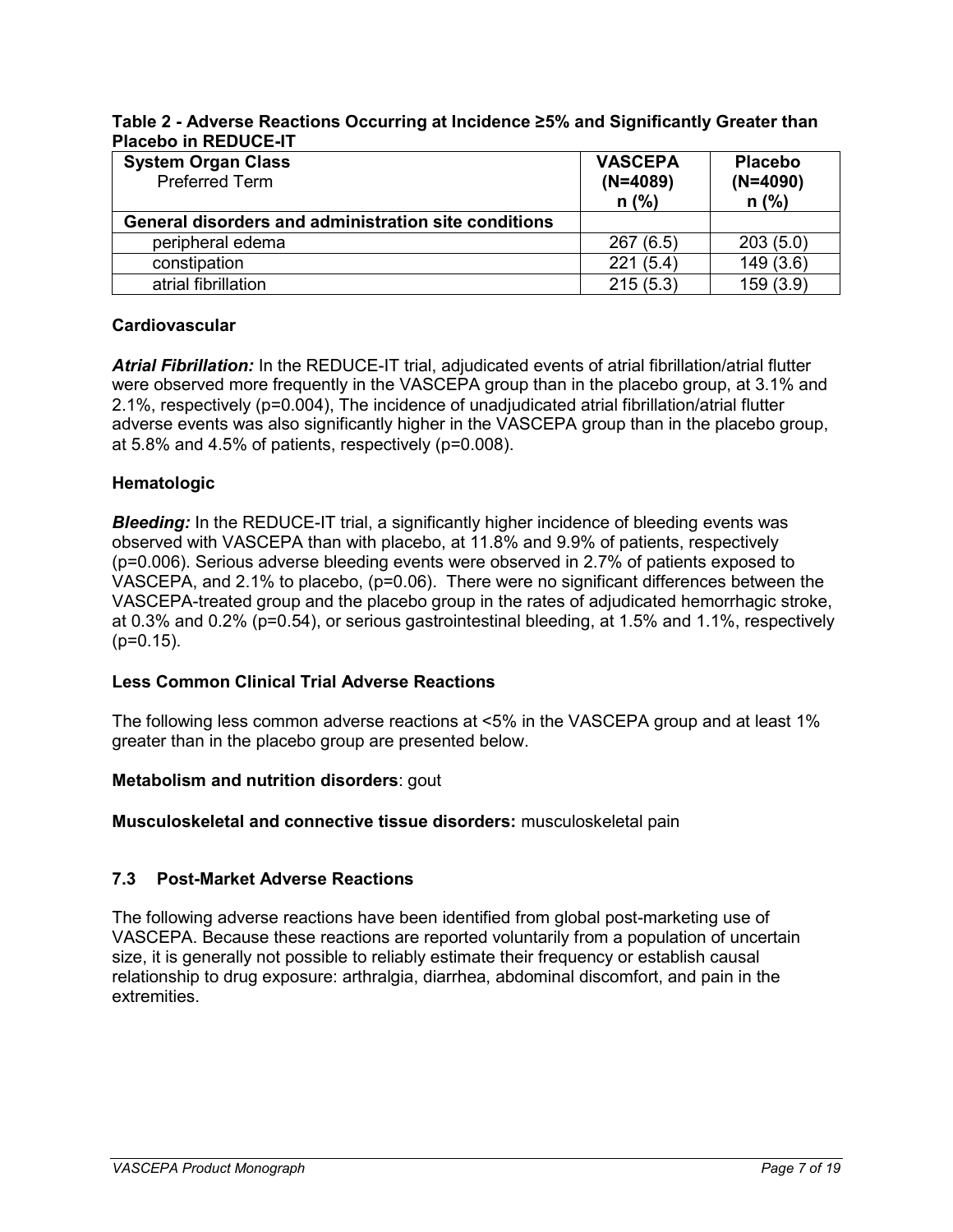## <span id="page-7-0"></span>**8 DRUG INTERACTIONS**

### <span id="page-7-1"></span>**8.1 Overview**

VASCEPA was associated with an increased risk of bleeding in the pivotal REDUCE‐IT trial. The incidence of bleeding was greater in patients receiving concomitant antithrombotic medications, such as aspirin, clopidogrel, or warfarin (see WARNINGS AND PRECAUTIONS, Bleeding, and ADVERSE REACTIONS, Bleeding).

### <span id="page-7-2"></span>**8.2 Drug-Drug Interactions**

VASCEPA was studied at the 4 g/day dose level with the following medications which are typical substrates of cytochrome P450 enzymes, and no drug-drug interactions were observed:

- *Omeprazole:* In a drug-drug interaction study with 28 healthy adult subjects, VASCEPA 4 g/day at steady-state did not significantly change the steady-state AUCτ or Cmax of omeprazole when co-administered at 40 mg/day to steady-state.
- *Rosiglitazone:* In a drug-drug interaction study with 28 healthy adult subjects, VASCEPA 4 g/day at steady-state did not significantly change the single dose AUC or Cmax of rosiglitazone at 8 mg.
- *Warfarin:* In a drug-drug interaction study with 25 healthy adult subjects, VASCEPA 4 g/day at steady-state did not significantly change the single dose AUC or Cmax of R- and S- warfarin or the anti-coagulation pharmacodynamics of warfarin when co-administered as racemic warfarin at 25 mg.
- *Atorvastatin:* In a drug-drug interaction study of 26 healthy adult subjects, VASCEPA 4 g/day at steady-state did not significantly change the steady-state AUCτ or Cmax of atorvastatin, 2-hydroxyatorvastatin, or 4-hydroxyatorvastatin when co-administered with atorvastatin 80 mg/day to steady-state.

### <span id="page-7-3"></span>**8.3 Drug-Food Interactions**

VASCEPA was administered with or following a meal in all clinical studies; no food effect studies were performed.

### <span id="page-7-4"></span>**9 ACTION AND CLINICAL PHARMACOLOGY**

### <span id="page-7-5"></span>**9.1 Mechanism of Action**

The mechanisms of action contributing to reduction of cardiovascular events with VASCEPA (icosapent ethyl) are not completely understood but are likely multi-factorial.

### <span id="page-7-6"></span>**9.2 Pharmacokinetics**

**Absorption:** After oral administration, VASCEPA is de-esterified during the absorption process and the active metabolite icosapentaenoic acid is absorbed in the small intestine and enters the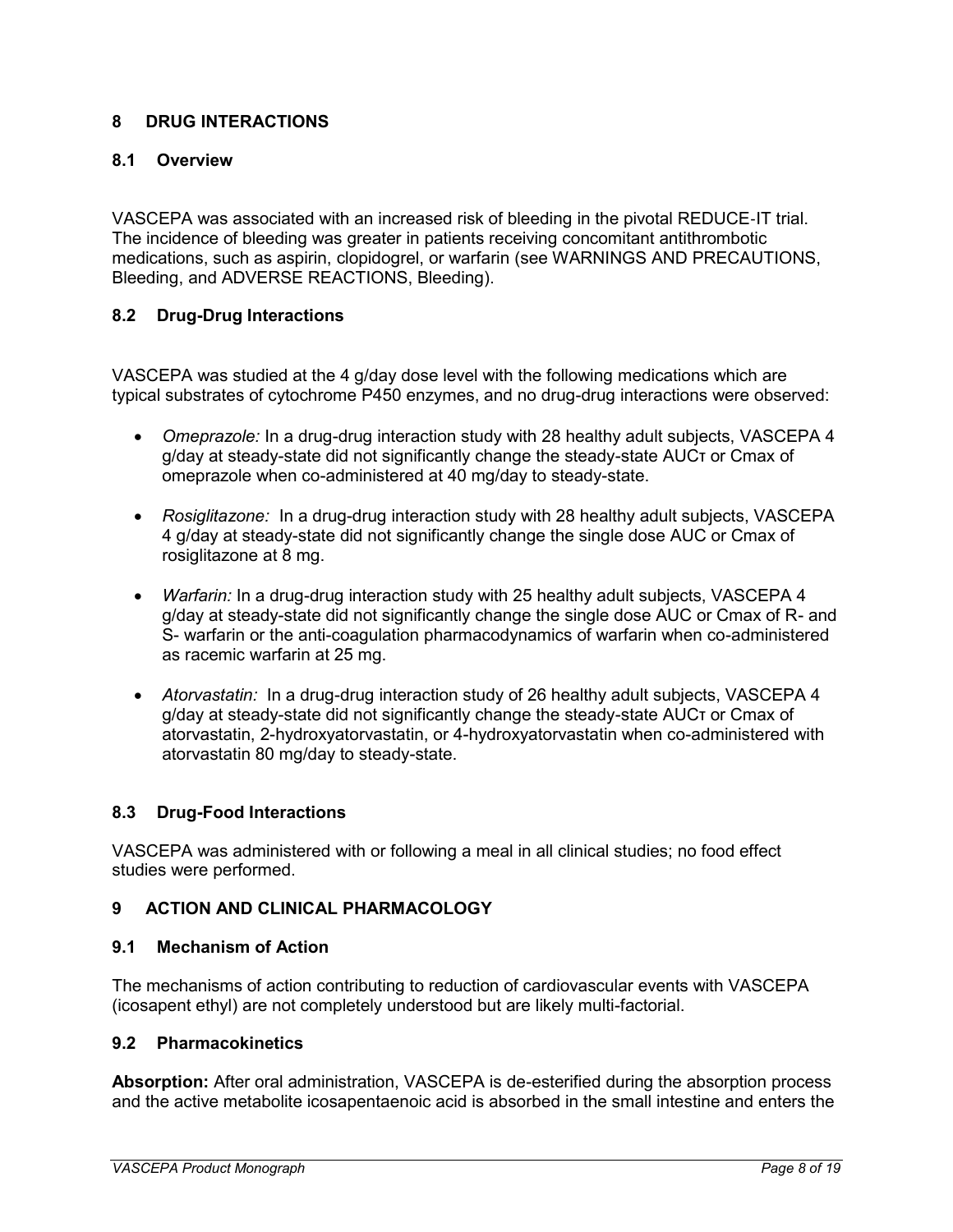systemic circulation mainly via the thoracic duct lymphatic system. Peak plasma concentrations of icosapentaenoic acid were reached approximately 5 hours following oral doses of VASCEPA.

**Distribution:** The mean volume of distribution at steady-state of icosapentaenoic acid is approximately 88 litres. The majority of icosapentaenoic acid circulating in plasma is incorporated in phospholipids, triglycerides and cholesteryl esters, and <1% is present as the unesterified fatty acid. Greater than 99% of unesterified icosapentaenoic acid is bound to plasma proteins.

**Metabolism:** Icosapentaenoic acid is mainly metabolized by the liver via beta-oxidation similar to dietary fatty acids. Beta oxidation splits the long carbon chain of icosapentaenoic acid into acetyl Coenzyme A, which is converted into energy via the Krebs cycle.

**Elimination:** Cytochrome P450-mediated metabolism is a minor pathway of elimination of icosapentaenoic acid. The total plasma clearance of icosapentaenoic acid at steady state is 684 mL/hr. The plasma elimination half-life (t1/2) of icosapentaenoic acid is approximately 89 hours. VASCEPA does not undergo renal excretion.

### **Special Populations and Conditions**

*Pediatrics:* The pharmacokinetics of VASCEPA has not been studied in pediatric patients.

*Sex:* When administered VASCEPA in clinical trials, plasma total icosapentaenoic acid concentrations did not differ significantly between men and women

*Hepatic Insufficiency:* VASCEPA has not been studied in patients with hepatic impairment.

<span id="page-8-0"></span>*Renal Insufficiency:* VASCEPA has not been studied in patients with renal impairment.

### **10 STORAGE, STABILITY AND DISPOSAL**

Store at room temperature (20° to 25°C). Keep out of reach of children.

Safely throw away medicine that is out of date or no longer needed.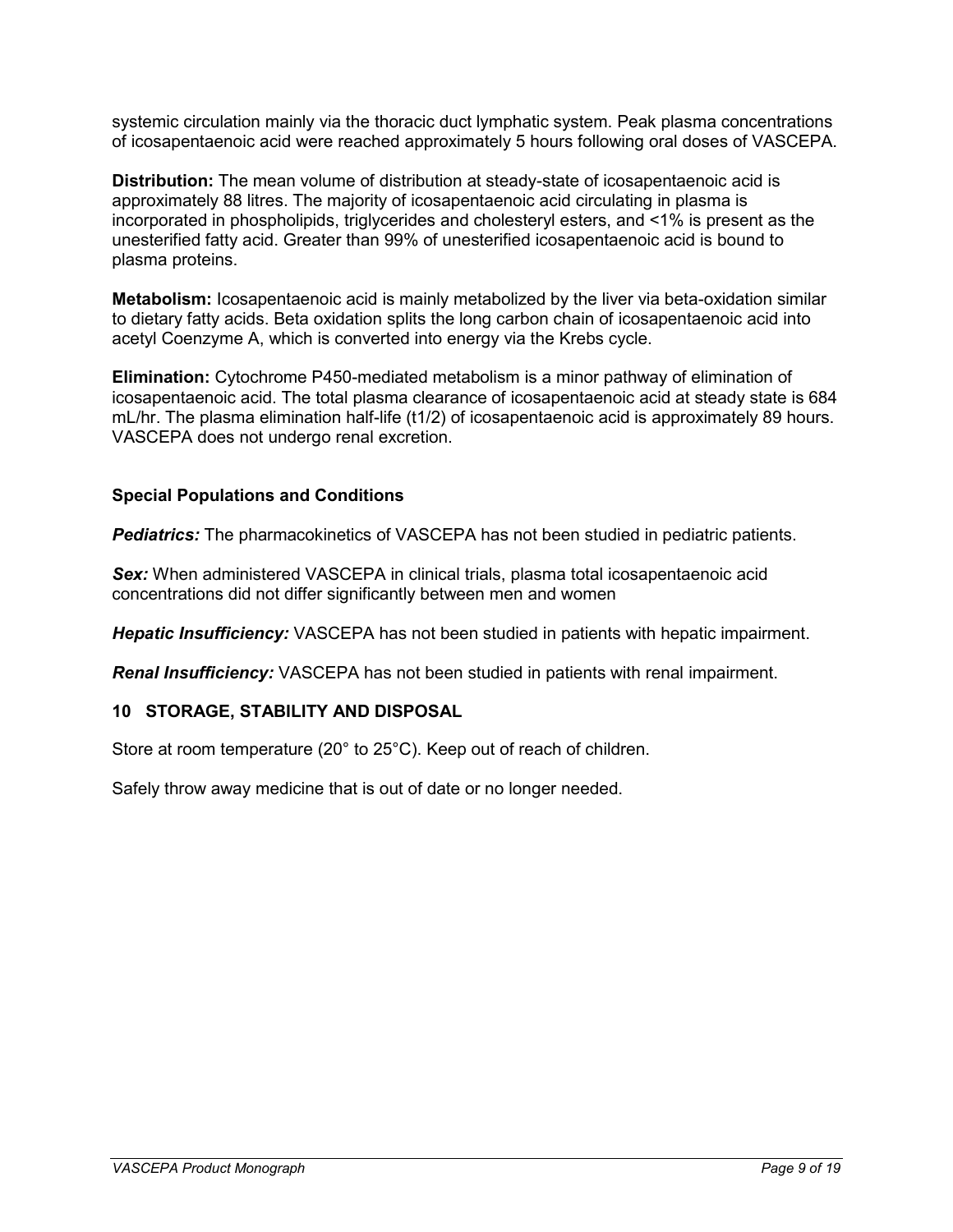### **PART II: SCIENTIFIC INFORMATION**

### <span id="page-9-1"></span><span id="page-9-0"></span>**11 PHARMACEUTICAL INFORMATION**

#### **Drug Substance**

Each VASCEPA® capsule contains 1 gram of icosapent ethyl (in a 1 g capsule).

| Proper name:                         | icosapent ethyl                             |
|--------------------------------------|---------------------------------------------|
| Chemical name:                       | ethyl all-cis-5,8,11,14,17-icosapentaenoate |
| Molecular formula: $C_{22}H_{34}O_2$ |                                             |
| Molecular Mass:                      | 330.512 g/mol                               |

Structural formula:



Physicochemical properties: icosapent ethyl (IPE) is a clear, colourless to pale yellow liquid, insoluble in water, soluble in ethanol

### <span id="page-9-2"></span>**12 CLINICAL TRIALS**

### <span id="page-9-3"></span>**12.1 Prevention of Cardiovascular Events**

### <span id="page-9-4"></span>**12.1.1 Study Demographics and Trial Design**

The REDUCE-IT study was a double-blind, randomized, placebo-controlled trial in 8,179 statintreated adult patients with elevated serum triglyceride (TG) levels (≥1.5 mmol/L and <5.6 mmol/L) who were also at high risk for atherothrombotic events. Patients either had established cardiovascular disease (CVD) (70.7%), define as the secondary prevention cohort, or were at high risk for CVD (29.3%), defined as primary prevention cohort. Patients with established cardiovascular disease were at least 45 years of age and having a documented history of coronary artery disease, cerebrovascular or carotid disease, or peripheral artery disease. Patients with other risk factors for cardiovascular disease were at least 50 years of age and had diabetes and at least one additional major cardiovascular risk factor. Patients were randomly assigned 1:1 to receive either VASCEPA at 4 grams daily, given as two 1 gram capsules twice a day with food, or placebo. The median follow-up duration was 4.9 years. Overall, 99.8% of patients were followed for vital status until the end of the trial or death.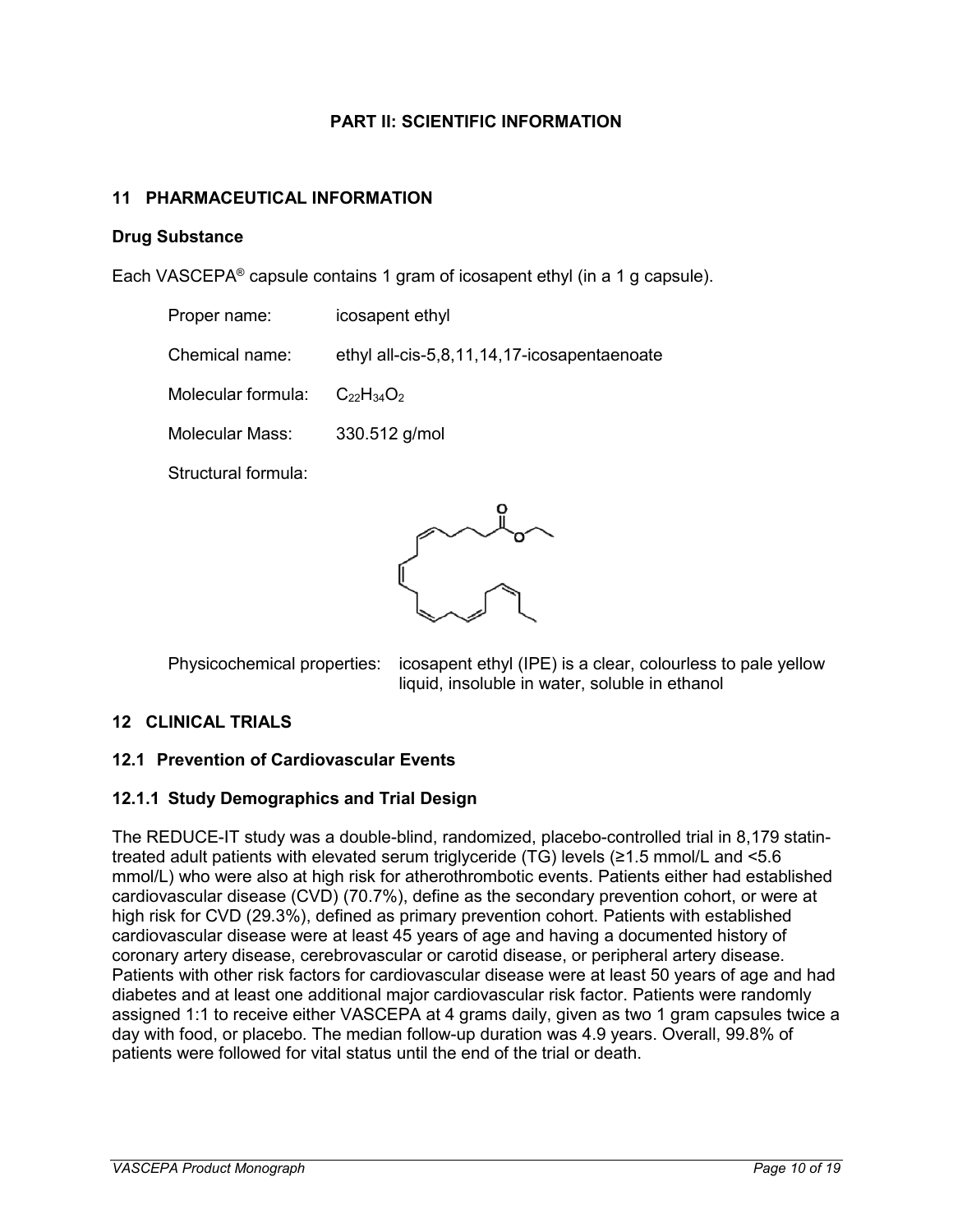At baseline, the median age was 64 years (range: 44 years to 92 years), with 46% being at least 65 years old, and 28.8% women. The trial population was 90.2% White, 5.5% Asian, 1.9% Black, and 4.2% were identified as of Hispanic ethnicity.

Patients enrolled in the trial included 46.7% who had prior myocardial infarction, 9.2% who had symptomatic peripheral arterial disease, and 6.2% who had prior ischemic stroke, and 4.6% who had prior transient ischemic attack (TIA). Additional baseline risk factors included hypertension (86.6%), diabetes mellitus (58.5%), eGFR <60 mL/min/1.73m<sup>2</sup> (22.2%), congestive heart failure (17.7%), and current daily cigarette smoking (15.2%). Most patients at baseline were taking at least one other cardiovascular medication including anti-hypertensives (95%), anti-platelet agents (79.4%), beta blockers (70.7%), angiotensin-converting enzyme (ACE) inhibitors (51.9%), and angiotensin receptor blockers (ARB) (27.0%), with 77.5% taking either an ACE inhibitor or ARB.

At baseline, while on stable background lipid-lowering therapy, the median LDL-C was 1.9 mmol/L, while the median fasting serum TG was 2.4 mmol/L. Baseline TG levels ranged from 0.92 to 15.8 mmol/L.

## <span id="page-10-0"></span>**12.1.2 Study Results**

The primary composite endpoint (time to first occurrence of cardiovascular death, myocardial infarction, stroke, coronary revascularization, or hospitalization for unstable angina) occurred at an event rate of 4.3 per 100 patient-years in patients treated with VASCEPA, compared to 5.7 per 100 patient-years in patients treated with placebo (p<0.0001), while the key secondary composite endpoint (time to first occurrence of cardiovascular death, myocardial infarction, or stroke) occurred at an event rate of 2.7 per 100 patient-years in patients treated with VASCEPA, compared to 3.7 per 100 patient-years in patients treated with placebo (p<0.0001).

The results of the primary and secondary efficacy endpoints are shown in Table 3 below, while the Kaplan-Meier estimates of the cumulative incidence of the primary and key secondary composite endpoints over time are shown in Figure 1 and Figure 2 below.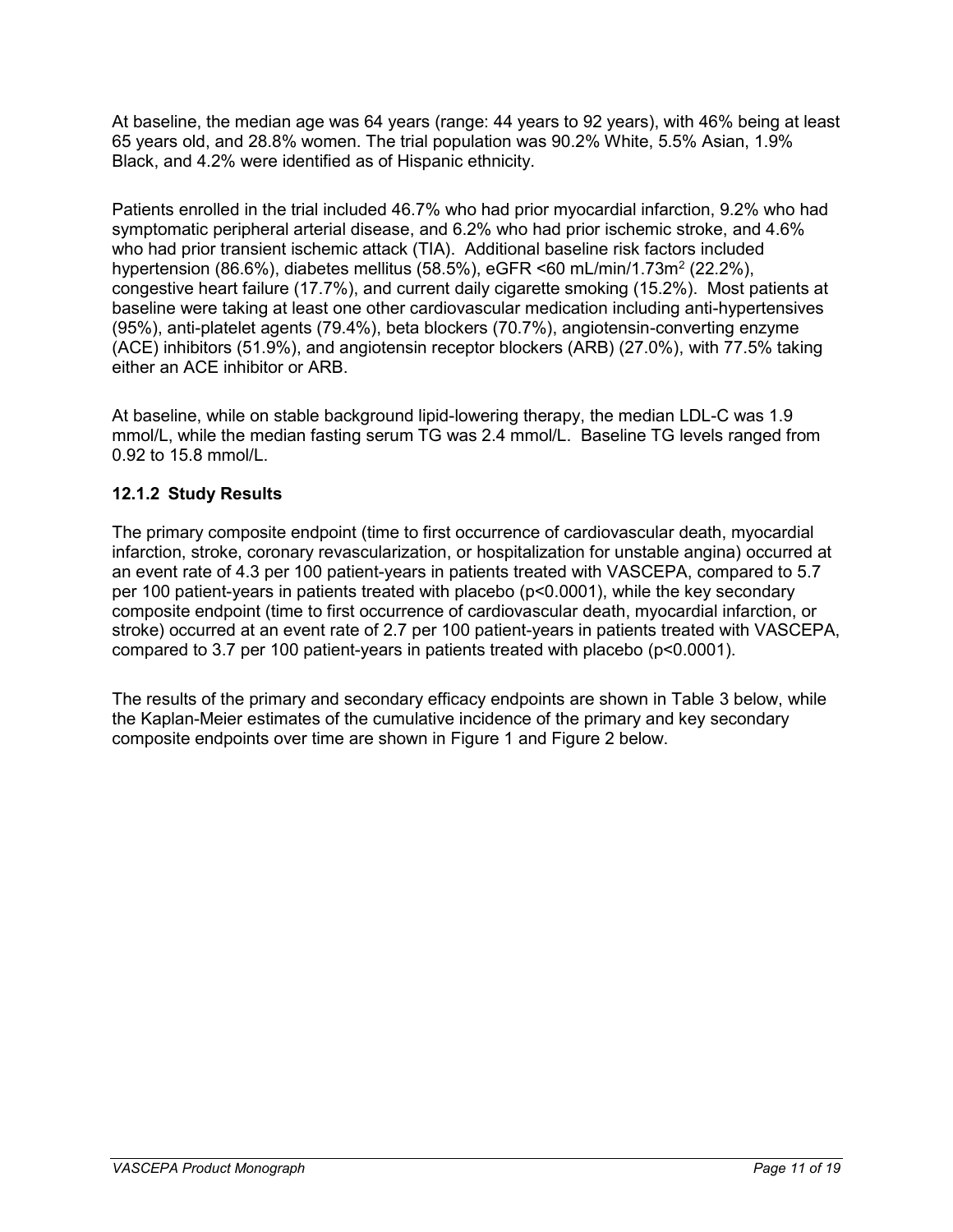#### **Table 3. Effect of VASCEPA on Time to First Occurrence of Cardiovascular Events in Patients with Established CVD or at High Risk for CVD and Elevated Triglyceride Levels in REDUCE-IT**

|                                                                                                                                                    | <b>VASCEPA</b>        |                                                           | <b>Placebo</b>           |                                                           | <b>VASCEPA</b><br>vs Placebo              |  |
|----------------------------------------------------------------------------------------------------------------------------------------------------|-----------------------|-----------------------------------------------------------|--------------------------|-----------------------------------------------------------|-------------------------------------------|--|
|                                                                                                                                                    | $N = 4089$<br>$n$ (%) | <b>Incidence</b><br>Rate (per<br>100<br>patient<br>years) | $N =$<br>4090<br>$n$ (%) | <b>Incidence</b><br>Rate (per<br>100<br>patient<br>years) | <b>Hazard</b><br><b>Ratio (95%</b><br>CI) |  |
| <b>Primary composite endpoint</b>                                                                                                                  |                       |                                                           |                          |                                                           |                                           |  |
| Cardiovascular death,<br>myocardial infarction,<br>stroke, coronary<br>revascularization,<br>hospitalization for unstable<br>angina (5-point MACE) | 705<br>(17.2)         | 4.3                                                       | 901<br>(22.0)            | 5.7                                                       | 0.75<br>(0.68, 0.83)                      |  |
| Key secondary composite endpoints                                                                                                                  |                       |                                                           |                          |                                                           |                                           |  |
| Cardiovascular death,<br>myocardial infarction, stroke<br>(3-point MACE)                                                                           | 459<br>(11.2)         | 2.7                                                       | 606<br>(14.8)            | 3.7                                                       | 0.74<br>(0.65, 0.83)                      |  |
| Other secondary endpoints                                                                                                                          |                       |                                                           |                          |                                                           |                                           |  |
| Cardiovascular death <sup>[1]</sup>                                                                                                                | 174<br>(4.3)          | 1.0                                                       | 213<br>(5.2)             | 1.2                                                       | 0.80<br>(0.66, 0.98)                      |  |
| Non-fatal myocardial<br>infarction                                                                                                                 | 237<br>(5.8)          | 1.4                                                       | 332<br>(8.1)             | 2.0                                                       | 0.70<br>(0.59, 0.82)                      |  |
| Non-fatal stroke                                                                                                                                   | 85<br>(2.1)           | 0.5                                                       | 118<br>(2.9)             | 0.7                                                       | 0.71<br>(0.54, 0.94)                      |  |
| Coronary revascularization                                                                                                                         | 376<br>(9.2)          | 2.3                                                       | 544<br>(13.3)            | 3.4                                                       | 0.66<br>(0.58, 0.76)                      |  |
| Hospitalization for unstable<br>angina[2]                                                                                                          | 108<br>(2.6)          | 0.6                                                       | 157<br>(3.8)             | 0.9                                                       | 0.68<br>(0.53, 0.87)                      |  |
| All-cause mortality <sup>[3]</sup>                                                                                                                 | 274<br>(6.7)          | 1.6                                                       | 310<br>(7.6)             | 1.8                                                       | 0.87<br>(0.74, 1.02)                      |  |

[1] CV Death includes adjudicated cardiovascular deaths and deaths of undetermined causality

[2] Determined to be caused by myocardial ischemia by invasive/non-invasive testing and requiring emergent hospitalization.

[3] All-cause mortality is not a component of either the primary composite endpoint or key secondary endpoint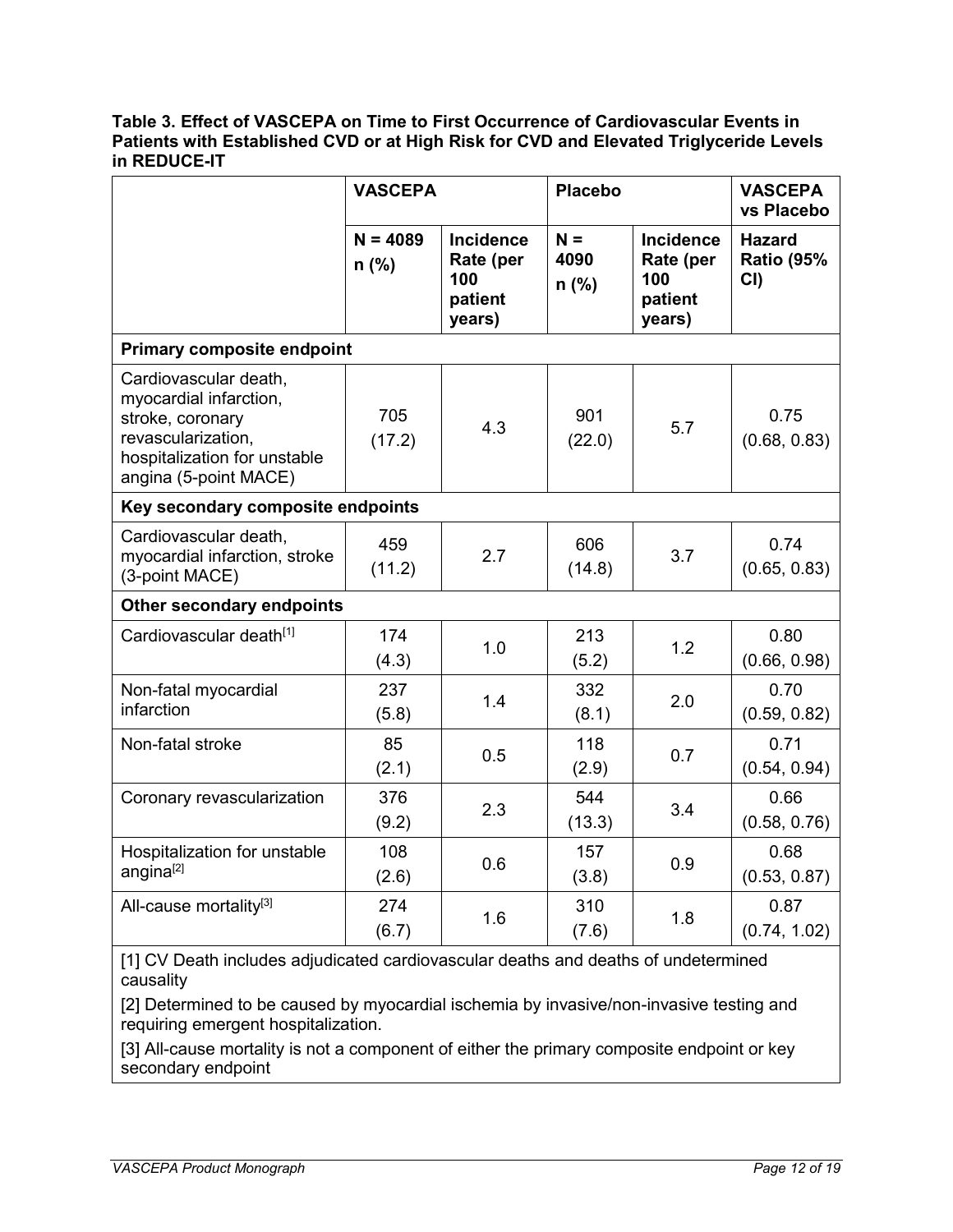**Figure 1. Kaplan-Meier Estimated Cumulative Incidence of Primary Composite Endpoint in REDUCE-IT**



RRR = relative risk reduction; ARR= absolute relative risk; NNT= number needed to treat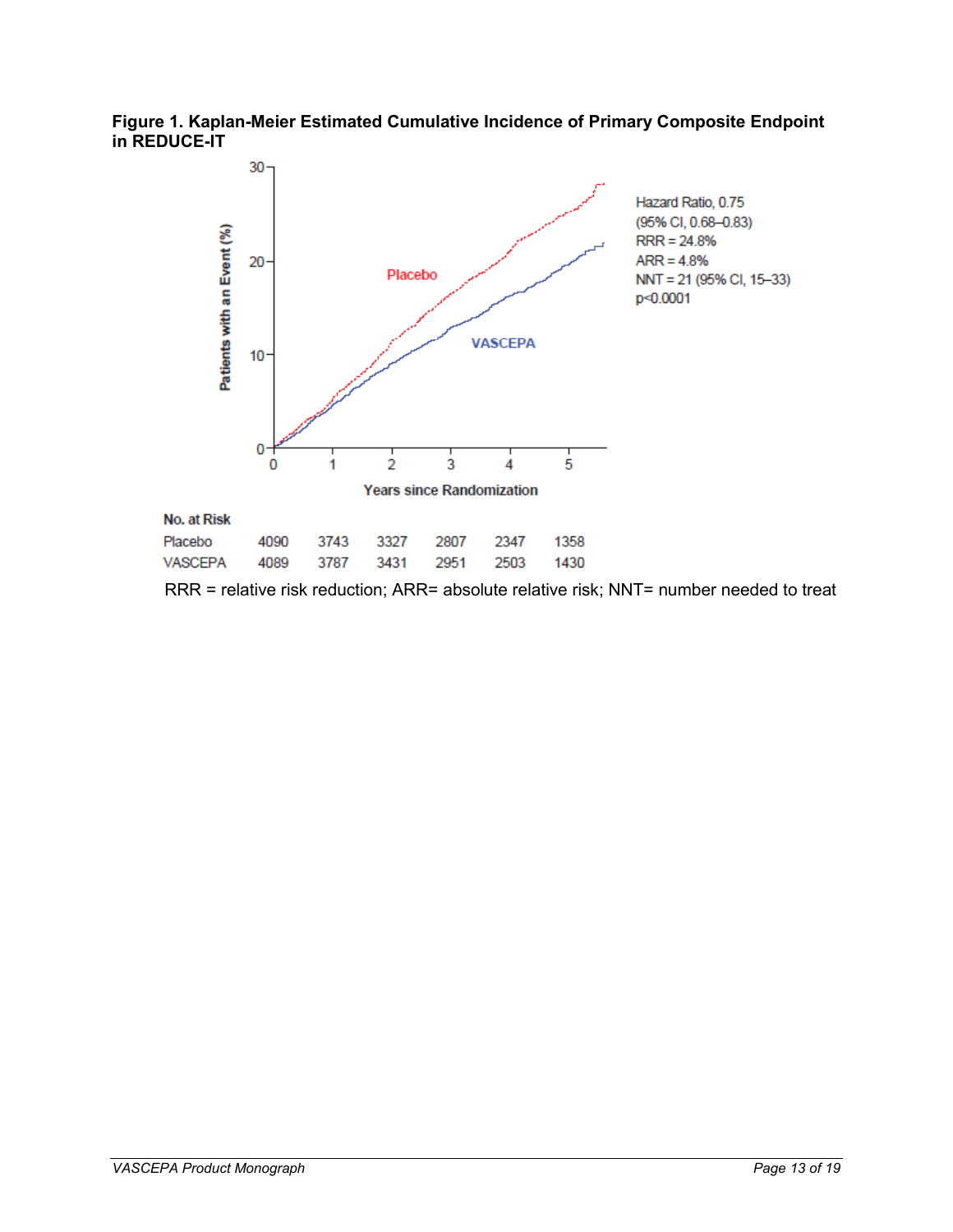



The median difference between VASCEPA and placebo in TG from baseline to Month 4 was -20.1% (p<0.001), and from baseline to Month 12 was -19.7% (p<0.001), in favour of

VASCEPA. At Month 12, the median TG was 2.0 mmol/L in the VASCEPA group, with 35.9% of patients with available measurements having TG <1.7 mmol/L and 61.3% having a TG <2.3 mmol/L. Prespecified analyses of the effect of VASCEPA on cardiovascular outcomes in the REDUCE-IT trial failed to demonstrate a correlation between triglyceride response and cardiovascular effect based on baseline triglyceride levels or on-treatment change in triglyceride levels.

<span id="page-13-0"></span>The median difference between VASCEPA and placebo in LDL-C from baseline to Month 12 was -6.6% (p<0.001), in favour of VASCEPA. At Month 12, the median LDL-C was 2.0 mmol/L in the VASCEPA group, with 35.5% with available measurements of patients having LDL-C <1.8 mmol/L and 79.9% having LDL-C <2.6 mmol/L.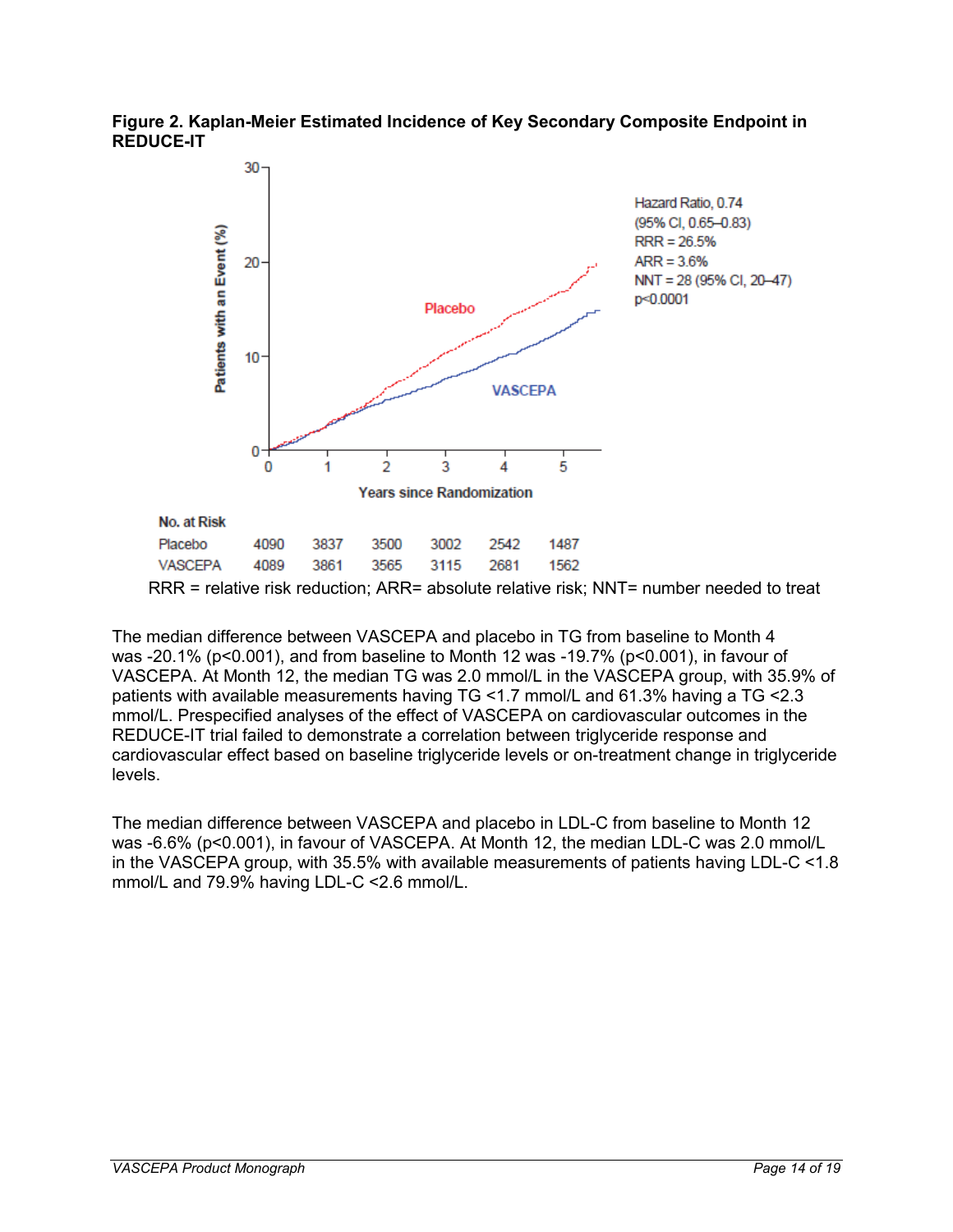## **13 NON-CLINICAL TOXICOLOGY**

### **General Toxicology**

In a 39-week dog study, icosapent ethyl was administered to beagle dogs at doses of 0.3, 1 or 2 g/kg/day. Expected pharmacological changes in plasma lipid concentrations (lower total cholesterol, HDL-cholesterol, LDL-cholesterol and triglycerides) were observed at all dose levels. At doses ≥1 g/kg/day, there were increases in alkaline phosphatase and aspartate aminotransferase levels. Vacuolar degeneration of the adrenal glands followed a dose-related pattern. The NOAEL is 0.3 g/kg/day (2.5 times the 4 g/day clinical dose based on a body surface area comparison, for a 60 kg human).

### **Carcinogenicity**

In a 2-year rat carcinogenicity study with oral gavage doses of 0.09, 0.27, and 0.91 g/kg/day icosapent ethyl, a significant treatment-related increase in mortality was observed in females. Anterior lobe pituitary adenoma was the most frequent cause of death in females treated with the highest dose who died prematurely. There was a statistically significant dose-related increase in hemangiomas of the mesenteric lymph node, the site of drug absorption, in males and females. Incidence in mid-dose females was higher than in controls at an exposure 2.7 times the exposure at the clinical dose of 4 g/day (based on AUC), whereas incidence in treated males was higher than in controls only at the highest dose level, at which exposure is 6.8 times the clinical dose of 4 g/day. Overall incidence of hemangiomas and hemangiosarcomas in all vascular tissues did not increase with treatment.

In a 6-month carcinogenicity study in Tg.rasH2 transgenic mice with oral gavage doses of 0.5, 1, 2, and 4.6 g/kg/day icosapent ethyl, drug-related incidences of benign squamous cell papilloma in the skin and subcutis of the tail were observed in high dose male mice. The papillomas were considered to develop secondary to chronic irritation of the proximal tail associated with fecal excretion of oil and therefore not clinically relevant. Drug-related neoplasms were not observed in female mice.

## **Genotoxicity**

Icosapent ethyl was not mutagenic with or without metabolic activation in the bacterial mutagenesis (Ames) assay. A chromosomal aberration assay in Chinese Hamster Ovary cells was positive for clastogenicity with and without metabolic activation, but icosapent ethyl did not induce micronuclei *in vivo* in mice*.*

### **Reproductive and Developmental Toxicology**

Only one full study report compliant with Good Laboratory Practices was submitted. In that study, icosapent ethyl was given by oral gavage to female rats from gestation day 6 to 16 at doses of 0.3, 1.0 or 2.0 g/kg/day. Minor abnormalities included 13th reduced ribs, additional liver lobes, and testes medially displaced or not fully descended in the treated groups, including at the lowest dose of 0.3 g/kg/day equivalent to 0.7 times the recommended dose of 4 g/day of icosapent ethyl in a 60 kg human based on body surface area comparisons.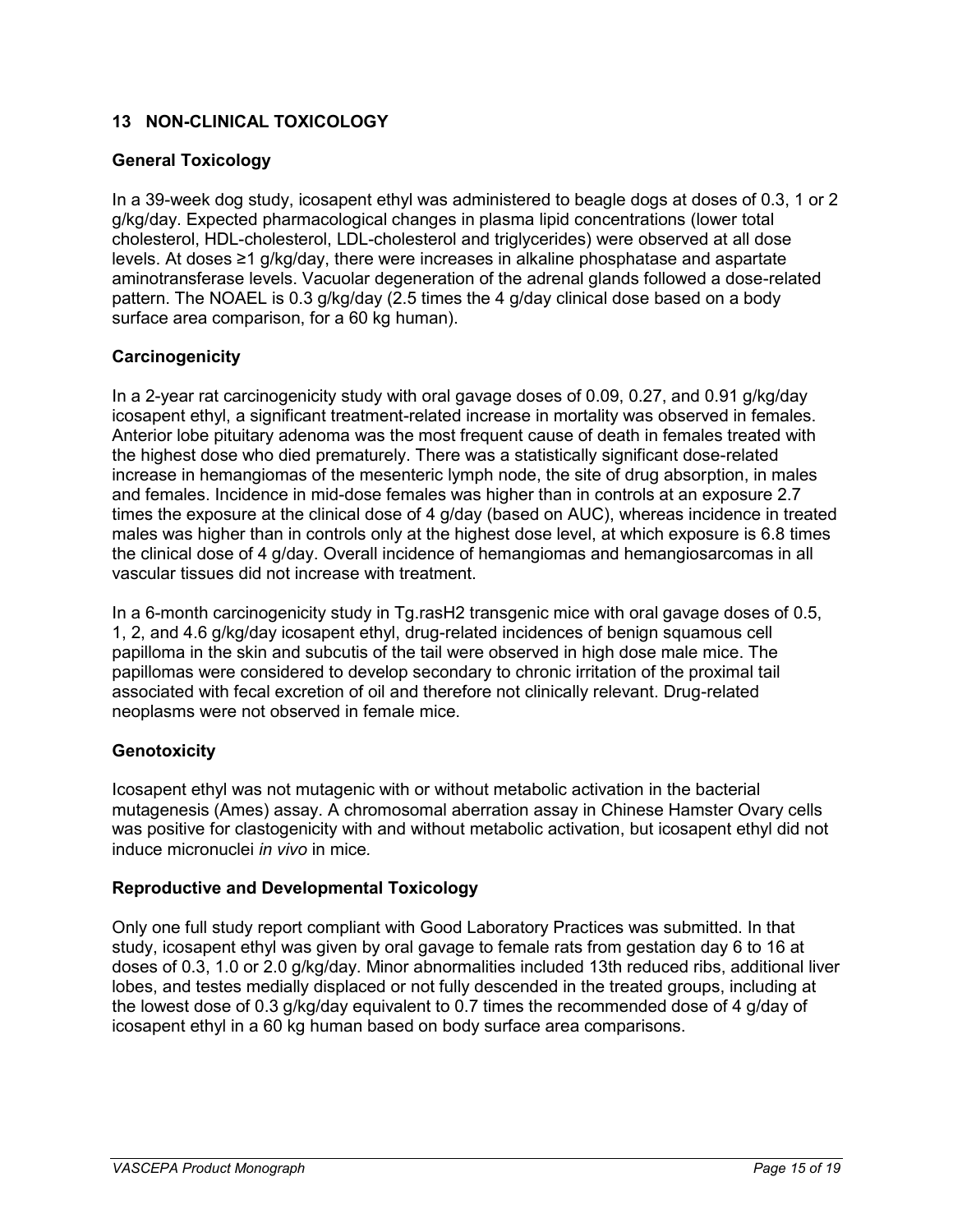Concerning fertility in male and female rats, oral gavage of EPA ethyl ester at doses of 0.3, 1.0 or 3.0 g/kg/day for 9 weeks (males) or 2 weeks (females) pre-mating was not associated with significant reduction of copulation or fertility rates. Increased anogenital distance was observed in high-dose female pups, and skeletal variations (cervical rib, dumbbell shape of the vertebral body) were more common in the offspring from the treatment groups than in controls. In two follow-up studies, offspring exposed to EPA ethyl ester in utero had lower fertility rates even at the low dose, lower copulation rates when mated together, and/or lower implantation rate.

In two supporting studies, EPA ethyl ester given at doses of 0.3, 1.0 or 3.0 g/kg/day by oral gavage to rats either in early (day 7 to 17) or late gestation and nursing period (day 17 to postnatal day 20) led to different effects in offspring. Offspring exposed early in gestation had higher incidences of minor abnormalities (such as unilateral testes atrophy, absent optic nerves, early incisor eruption, incomplete or abnormal ossification of various skeletal bones, increased incidence of cervical ribs and of poorly ossified sternebra, and lower rates of opening of the foramen transversarium of the 7th cervical vertebra). Offspring exposed later in gestation and before weaning did not present with malformations. In both studies, adverse effects were seen in offspring at the lowest dose tested of 0.3 g/kg/day, which is approximately equivalent to 0.7 times the recommended dose of 4 g per day of icosapent ethyl in a 60 kg human.

Likewise, in a supportive study where EPA ethyl ester was given by oral gavage at doses of 0.1, 0.3, or 1.0 g/kg/day to rabbits during gestation days 6 to 18, the high dose (1.0 g/kg/day) led to an increase in fetal death correlated with higher maternal toxicity (weight loss and reduced food consumption). Higher rates of skeletal variations (13th rib) were seen in the mid- and high-dose groups. The mid-dose is equivalent to 1.5 times the recommended dose of icosapent ethyl in a 60 kg human.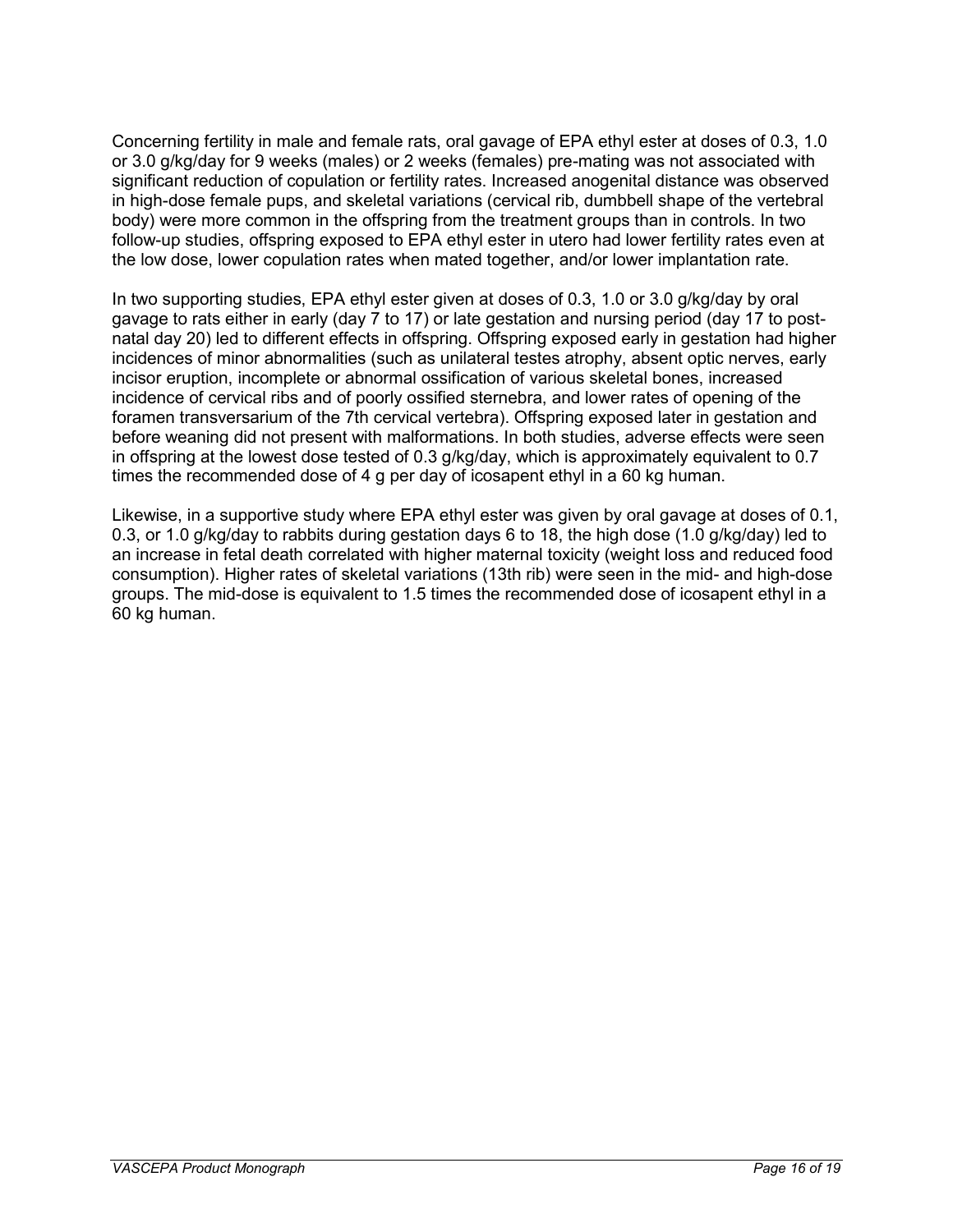# <span id="page-16-0"></span>**READ THIS FOR SAFE AND EFFECTIVE USE OF YOUR MEDICINE PATIENT MEDICATION INFORMATION**

## **PrVASCEPA® Icosapent ethyl capsules**

Read this carefully before you start taking **VASCEPA** and each time you get a refill. This leaflet is a summary and will not tell you everything about this drug. Talk to your healthcare professional about your medical condition and treatment and ask if there is any new information about **VASCEPA**.

### **What is VASCEPA used for?**

VASCEPA is used to lower your risk of:

- dying from heart disease
- having a heart attack or stroke
- having certain types of heart surgery or
- having to be hospitalized for unstable angina (a condition in which your heart does not get enough blood flow and oxygen)

It is used in adults who have high levels of triglycerides (a type of fat found in your blood), are currently taking cholesterol-lowering medications called statins and who are at a high risk of experiencing heart related problems due to:

- an existing heart condition, or
- diabetes and at least one other heart-related problem

#### **How does VASCEPA work?**

VASCEPA contains a type of omega-3-fatty acid from fish oil called eicosapentaenoic acid (EPA). Exactly how VASCEPA works is not known. It does help lower the amount of triglycerides made by your body.

#### **What are the ingredients in VASCEPA?**

Medicinal ingredients:icosapent ethyl Non-medicinal ingredients: gelatin, glycerin, hypromellose, maltitol, propylene glycol, purified water, sorbitol, titanium dioxide, and tocopherol

#### **VASCEPA comes in the following dosage forms:**

Capsule: 1 g

#### **Do not use VASCEPA if:**

• If you are allergic to icosapent ethyl or any of the other ingredients in VASCEPA (see Non-medicinal ingredients above).

#### **To help avoid side effects and ensure proper use, talk to your healthcare professional before you take VASCEPA. Talk about any health conditions or problems you may have, including if you:**

• are allergic to fish or shellfish. It is not known if people who are allergic to fish or shellfish are also allergic to VASCEPA.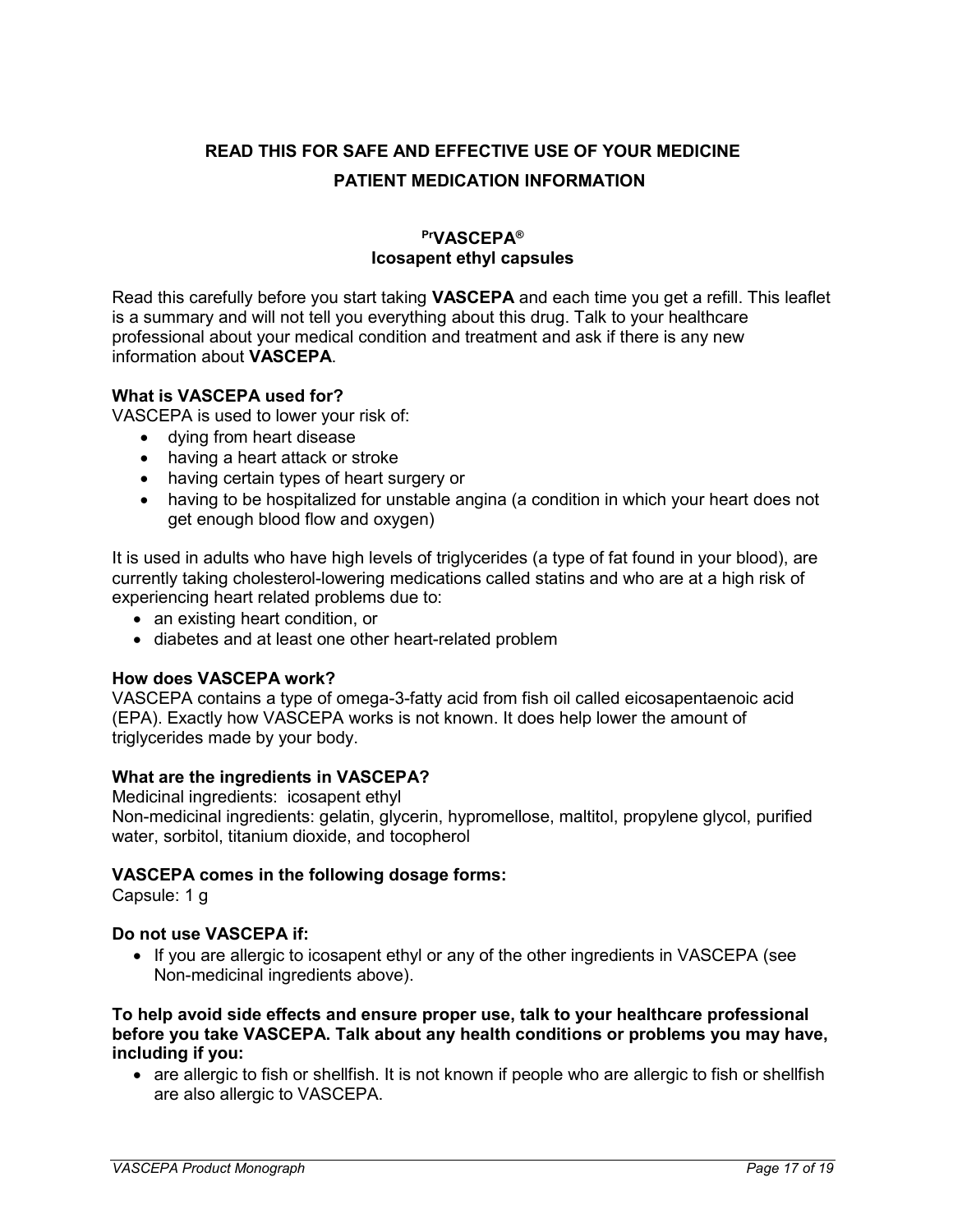- are taking other omega-3 fatty acid products. **Do not** take other omega-3 fatty acid products while you are taking VASCEPA.
- are taking medicines to reduce the formation of blood clots (anticoagulants, or antiplatelet medications, including aspirin). If so, you may be at increased risk of bleeding. Your doctor should monitor you if you are taking VASCEPA with these types of medications.
- have liver problems. Your doctor may perform blood tests to monitor you.
- if you are pregnant or planning to become pregnant. It is not known if VASCEPA will harm your unborn baby. You should not take VASCEPA while pregnant.
- If you are breastfeeding or planning to breastfeed. VASCEPA may pass into your breast milk and may harm your baby. You should not take VASCEPA if you are breastfeeding.

#### **Tell your healthcare professional about all the medicines you take, including any drugs, vitamins, minerals, natural supplements or alternative medicines.**

#### **The following may interact with VASCEPA:**

- other omega-3 fatty acids
- medicines to reduce the formation of blood clots (anticoagulants, anti-platelet medications, including aspirin)

#### **How to take VASCEPA:**

- Take it with your meals
- Swallow capsules whole. Do not break, crush, dissolve, or chew the capsules before swallowing.

**Usual adult dose:** Take 2 capsules twice a day.

#### **Overdose:**

If you think you have taken too much VASCEPA, contact your healthcare professional, hospital emergency department or regional poison control centre immediately, even if there are no symptoms.

#### **Missed Dose:**

- If you miss a dose, take it as soon as you remember
- If you miss taking VASCEPA for one day, do not double your dose when you take your next dose.

#### **What are possible side effects from using VASCEPA?**

These are not all the possible side effects you may feel when taking VASCEPA. If you experience any side effects not listed here, contact your healthcare professional.

Side effects include:

• constipation